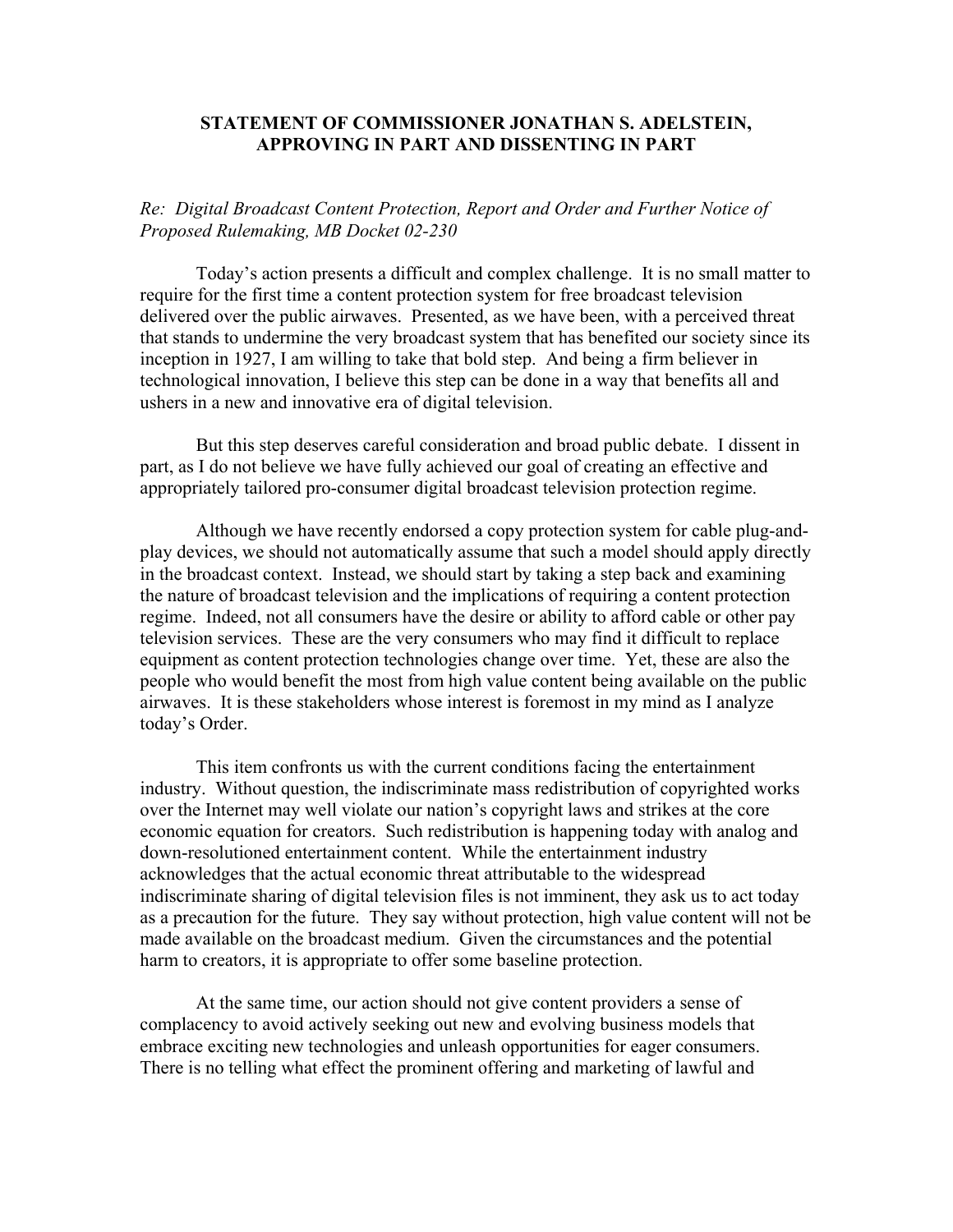affordable Internet-based alternatives could have on offsetting piracy, particularly in light of recent efforts to step up consumer education and enforcement.

 Taking preemptive action to impose a mandated content protection regime inherently carries some risk. It is well known that the entertainment industry in the past has feared technological advances that have matured to the benefit of their industry. We must be careful not to cut off through preemptive regulation innovation that would lead to products and technologies that benefit consumers, manufacturers, and the creative community alike.

 I have confidence that if we do this right, a digital broadcast content protection system can carry out this vision and become a winning solution for all. I appreciate the willingness of my colleagues and the Bureau to engage in a constructive dialogue on the implications of various proposals. I believe today's result is better because of that dialogue. I continue to have concerns with certain aspects of this decision, which I outline below.

Today we put in place a regime to afford basic protection against the mass indiscriminate online redistribution of digital television content. Our action makes several important improvements over some proposals that were initially offered. Most notably, we have taken steps to assure that no single technology or set of companies is given a government endorsement to control all digital television reception and downstream distribution and recording. Our procedures ensure that no industry segment has veto power over the approval of technologies for use with the flag. As we seek further comment on a long-term technology approval process, we have sought to establish interim procedures that are open and transparent. We have specified that the initial approval of technologies will be pursuant to functional requirements and a nonexhaustive list of objective criteria, without providing any entity a potentially dangerous first-mover advantage. Recognizing the steady convergence of computing and consumer electronics equipment in the home, our procedures are not intended to provide a regulatory advantage to anyone.

As technologies come forward for approval, I will pay particular attention to the competitive impact and the manner in which the content protection technology binds other downstream networking or recording technologies, and the impact of the particular authentication method on consumers and their privacy protections. Given the potential use of licensing terms to stifle competition, I expect licenses will be made available on fair, reasonable and nondiscriminatory terms, and will contain adequate dispute resolution procedures where objections arise. Should any one technology become the *de facto* standard for all digital television equipment, a closer examination by the Commission may be required.

It is my fervent hope that a variety of strategies and technologies will be deployed to help reach our ultimate goal of preserving high value content on broadcast television while providing maximum interoperability, portability, and ease of use for consumers. Consumers will benefit from broad choice among competing interoperable content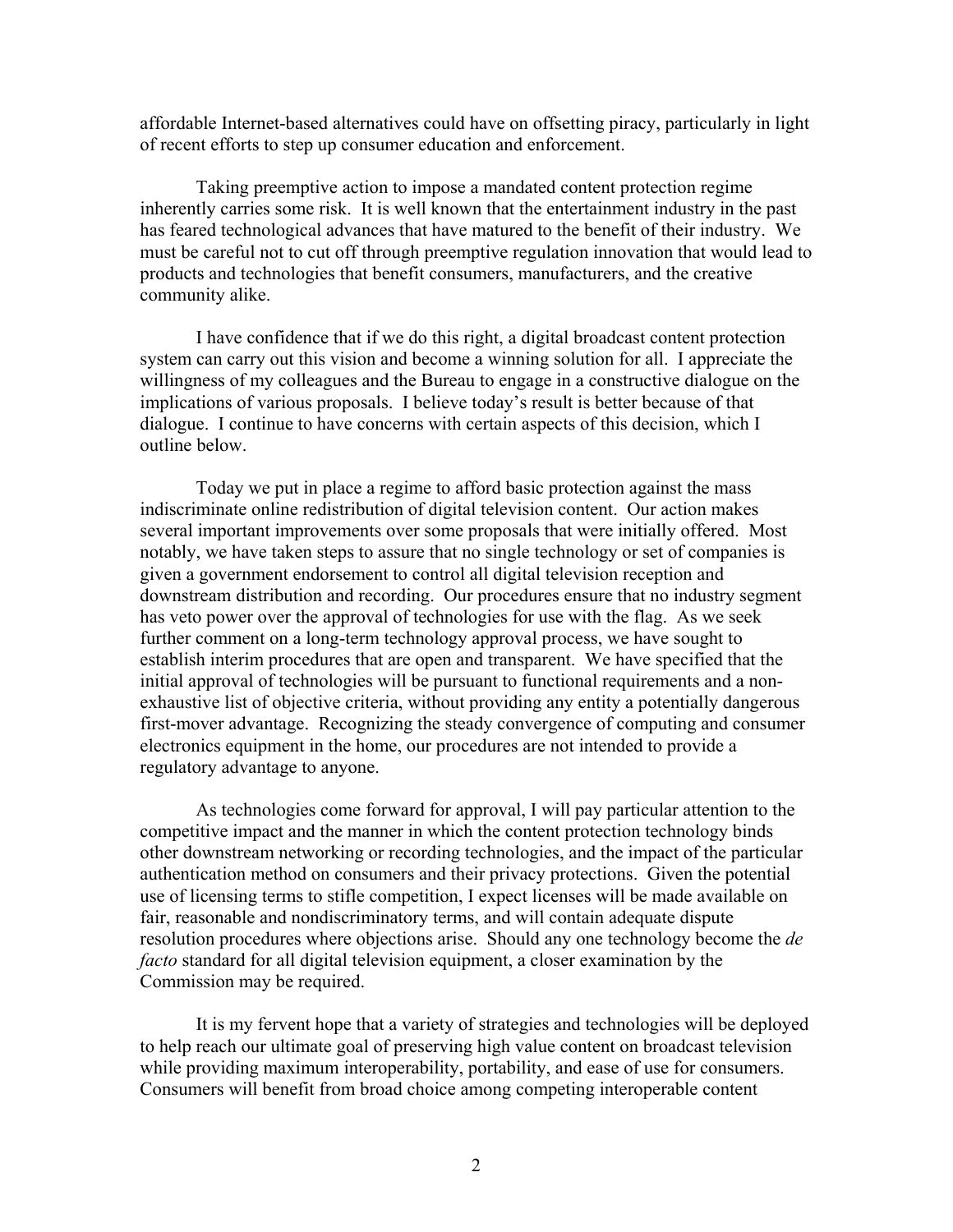delivery and protection technologies, as manufacturers can be expected to build the products most likely to be embraced by consumers. I would be concerned if technologies came before us that presumed that every consumer engaged in unlawful redistribution or that restricted or required a payment for legitimate activities that consumers do today.

Nor should the current analog world necessarily be the model for what consumers can reasonably expect to do in a digital world. We are undertaking the digital television transition to benefit consumers and usher in opportunities for new and innovative ways consumers can watch, record and enjoy television. A digital world is likely to accommodate more consumer uses of content that do not run afoul of the copyright laws, and as-yet-undetermined innovative features for time and space shifting, excerpting, and transferring content lawfully. We have no way of knowing who or what will be the next TiVo-like innovation to come forward and be enthusiastically embraced by consumers.

My fear with today's action is that one technology could become the gatekeeper across various communications platforms and could curtail technological innovation. That one technology, for example, could bind consumers to watch content at particular times, on particular devices, or subject to other terms and conditions that are more than a "speed bump" in a consumer's viewing and enjoying of digital television. Should that occur, consumer frustration and backlash is likely, and would serve neither product manufacturers nor the entertainment industry. Another fear of mine is that consumers, reporters, libraries, educators, the disabilities community, or other entities who today use copyrighted material in numerous lawful ways without the prior permission of the copyright owner, will be subjected to a system of preapproval or payment for the continued exercise of those legally protected uses. Worse yet, that the resulting technologies could intrude upon the personal privacy of consumers by collecting information about users or their viewing habits.

Thousands of people contacted us and urged us not to take this preemptive action. Many consumers are concerned about the effect on their use and enjoyment of television, as well as their personal privacy. Given the possibility that the Digital Millennium Copyright Act might apply, content protection technologies have the potential to override lawful uses of digital content. With the case-specific and evolutionary nature of fair use, it is a hard concept to define technologically and not impact it legally. Yet the Commission has no authority to do the latter.

Under the regime adopted today, the Commission has not yet examined the full impact of any particular content protection technology. Provided alternatives exist, a technology that unduly restricts reasonable personal use of television content is not likely to be embraced by consumers. On the other hand, we can expect consumers to gravitate toward technologies that preserve flexible consumer uses of digital content. By locking down content too tightly or imposing too great a cost on consumers, consumer adoption suffers, resulting in manufacturers losing incentives to innovate and the entertainment industry failing to benefit from new channels for content delivery. For this reason, I expect technologies will come forward that will preserve consumers' reasonable expectations, including the secure distribution of broadcast television excerpts or files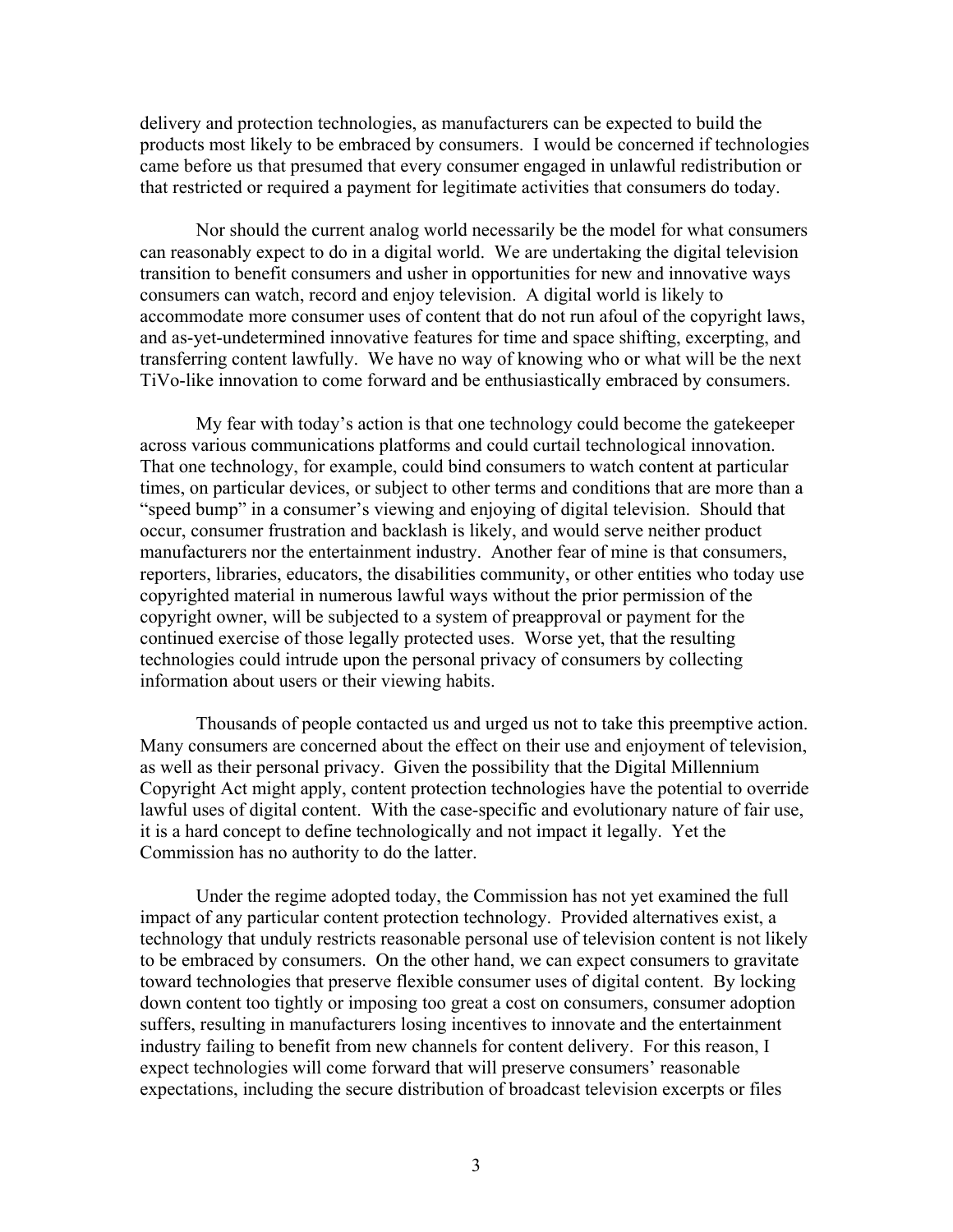over the Internet in a manner consistent with copyright law. In the end, I hope our adoption of a broadcast flag protection regime does not end up costing consumers greatly, through direct expense, reduced functionality of legacy devices, or the loss of innovative ways of watching, recording, or using digital television.

Everyone benefits if consumers embrace and invest in digital television equipment. I would not want to see our adoption of the flag slow consumer acceptance of the digital transition or discourage computer developers from enabling the reception and downstream use of digital television through computing hardware and software solutions. To the extent that today's action adds to the complexities of buying digital television equipment or home networking solutions, I encourage all parties to work with retailers to increase consumer awareness.

 I would have preferred to step gradually into this delicate space. I am concerned, for instance, that our action today will adversely affect accountability of the broadcast media. Despite technological advances, the public airwaves are still limited in the number of interference-free channels that can broadcast in each community. Adding a content protection regime that restricts the flow of digital television content could very well lead to less public accountability of what is broadcast over the air. For example, absent a mandated content protection regime, consumers might have been in a position to e-mail the Commission an excerpt of a show they believe is in violation of our indecency rules. It remains unclear whether consumers can do so after today's action.

 I dissent in part because I believe we fail to protect the public interest in some key ways. First, I must dissent from the unlimited scope of today's protection regime. The Order does not rule out the use of the flag for content that is in the public domain. The flag was presented as a means of preventing the illegal mass redistribution of digital broadcast content over the Internet. By not limiting use of the flag only to copyrighted works, I believe our scope not only exceeds the purposes for which we take preemptive action but also fails to reflect the record before us of the perceived threat and potentially supersedes the balance of copyright law. While the item professes not to affect copyright law, by mandating a technological protection regime that can be used to restrict the flow of content that is in the public domain, or is not subject to copyright protection for other reasons, I am not convinced that we have adhered to our well-meaning pronouncements. Presumably, there is some greater public good in the wide dissemination of noncopyrightable works or works for which the copyright protection has expired. If the barrier to the unleashing of high value content on digital broadcast television is Internet piracy, then I fail to see how a regime that could end up locking up public domain or noncopyrightable works is carefully focused to achieve that result.

Nor do I take lightly a government-required protection regime that could restrict the free flow of news or public affairs programming which is at the heart of public discourse in our society. Our country has a long history of promoting widespread public access to broadcast television. In return for the free use of the spectrum, broadcasters are expected to serve their local communities. Consistent with copyright law, the wider the dissemination of news and public affairs programming, the better our communities and